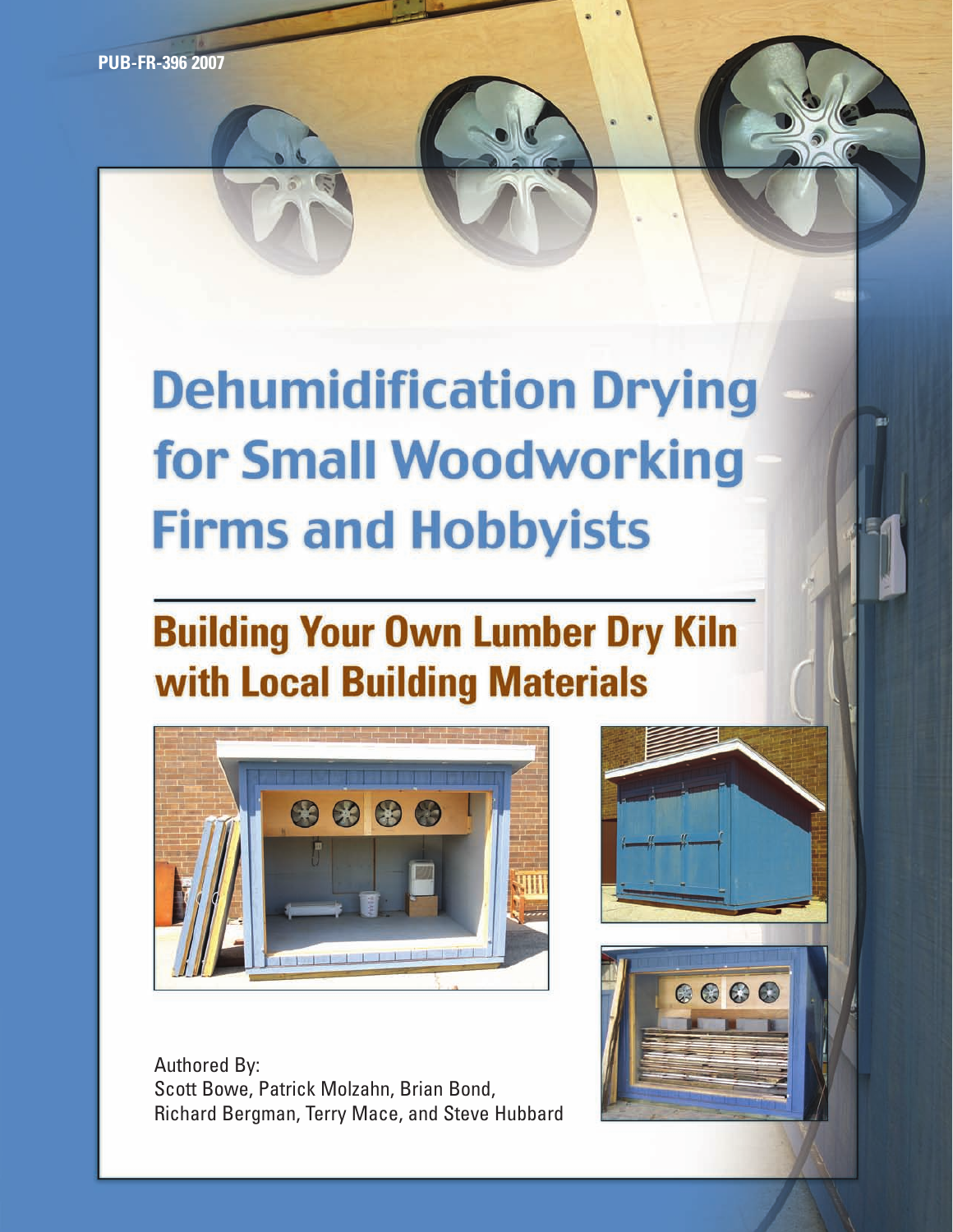## Introduction

In recent years, we have received hundreds of requests for small scale lumber dry kiln plans from woodworking hobbyists. People were looking for an inexpensive and simple kiln design that could cost effectively dry as little as a few hundred board feet of lumber or as much as several thousand board feet of lumber each year. There are many different kiln designs including solar, dehumidification, direct or indirect fired, and vacuum kilns. For small operations, there is a large amount of information available on solar kiln design and operation. However, solar lumber kilns are not effective for large portions of the calendar year in northern climates (due to cold winter temperatures).

Our goal was to develop a small scale kiln that produced quality kiln dried lumber, was functional throughout the year, was reasonably inexpensive to build, and was constructed with common building materials from the local lumber yard and hardware store. With these constraints in mind, we chose simple 2" x 6" construction to build the drying chamber and powered it with a common basement dehumidifier, electric heater, and four attic fans.

This publication outlines the basic construction of a small scale dehumidification dry kiln. When properly loaded, this kiln can dry approximately 600 board feet of 4/4" lumber. This plan allows for flexibility in the design of the kiln. The kiln volume can be modified to custom fit the individual's needs. As with any value adding opportunity (including wood drying), outcomes can never be guaranteed. It is highly recommended that users of this publication seek basic training in lumber dry kiln operation. Mistakes can be both costly and frustrating. Sources of additional information are listed at the end of this publication.

## Materials List and Building Plans

The following section includes a materials list, the basic kiln plans, and the basic electrical considerations for building the dehumidification dry kiln.

Please refer to Appendix A which shows the Lumber Dry Kiln Bill of Materials. All of these products were purchased at a local home center, except the remote hygrometer/thermometer which was purchased at a local electronics store. Total costs for the materials were \$2,704 based on 2006 prices.

Appendix B illustrates the kiln construction layout including a plan view, section view, front elevation, back elevation, and detailed illustrations of the door sections. These drawings are not to scale (see Appendix B1-B6).

The floor system was framed using 2" x 8" construction 16 inches on center (see plan Appendix B1). Threequarter inch CDX plywood was used for the inside floor. One-half inch pressure treated plywood was used to close the underside of the floor system. Pressure treated plywood is recommended since the bottom of the kiln may be in moist conditions if stored outside. If stored outside, place on skids to raise the kiln off of the ground. The floor system was insulated with rigid foam insulation cut to fit between the 2" x 8" joists. A plastic vapor barrier could be used under the three-quarter plywood floor; however, rigid foam acts as it own vapor barrier.

The side and rear wall systems were framed using 2" x 6" construction 16 inches on center (see section and back elevation Appendix A). One-half inch CDX plywood was used for the inside wall sheathing and three-quarter inch T-111 plywood siding was used on the exterior walls. The walls were insulated with R-19 fiberglass batts. A plastic vapor barrier was used between the inside wall sheathing and wall studs (see Figure 1).



*Figure 1: A plastic vapor barrier was used between the inside wall sheathing and wall studs.*

1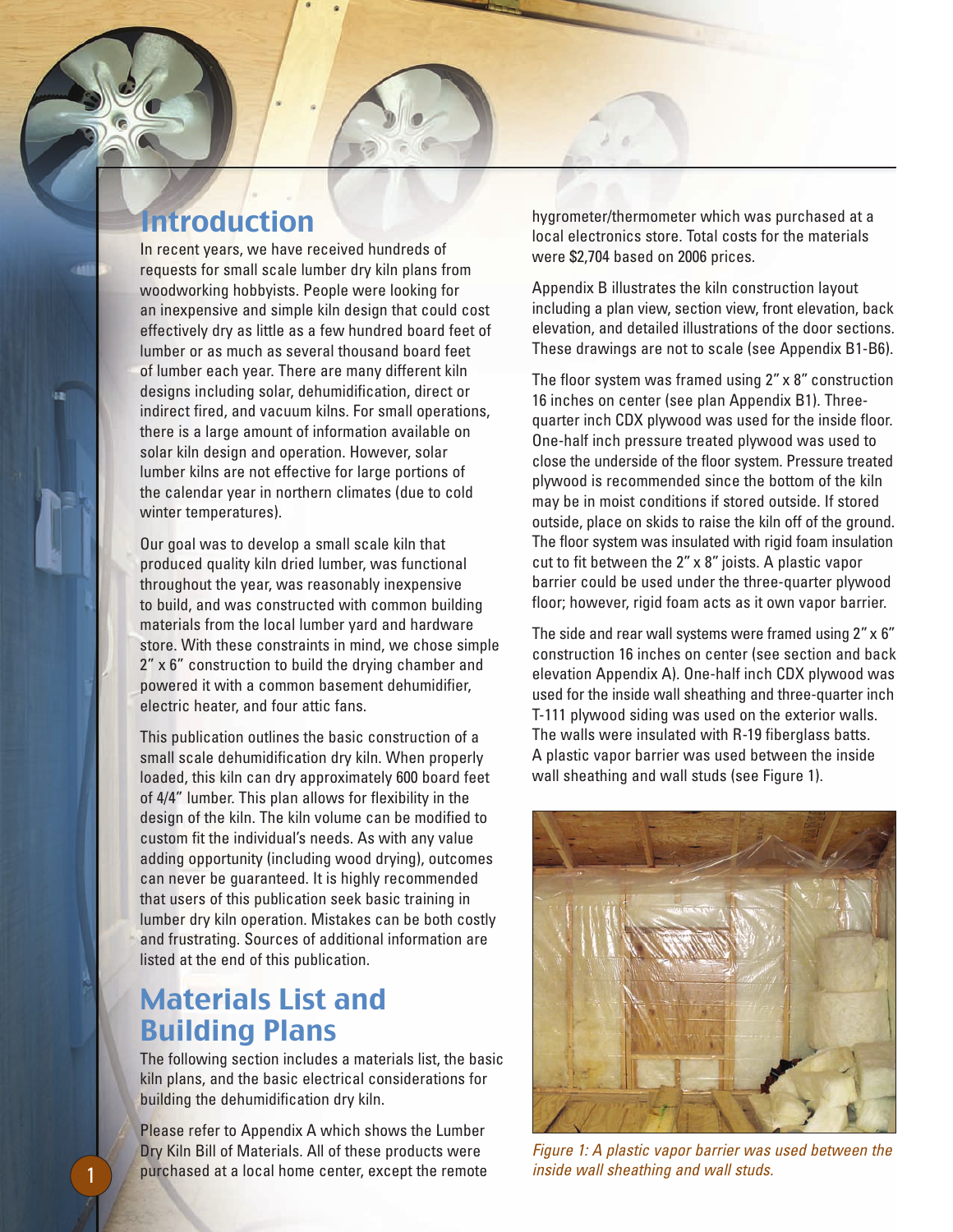

The door side of the kiln was framed using  $2'' \times 4''$ construction (see Appendix B3: Front Elevation and Appendix B5: Door Details). The doors were designed to be removed in a three-panel system. Doors of this size are difficult to hinge without sagging, so removable panels were a suitable alternative (see Figure 2). The door system was insulated with rigid foam insulation cut to fit between the 2" x 4" members. One-half inch CDX plywood was used for the inside door sheathing and one-half inch T-111 plywood siding was used on the exterior of the door panels. An access door was added on the back kiln wall to allow access to the dehumidifier and electronic equipment (see Appendix B4: Back Elevation). This prevented the need for opening the main door section and crawling over the lumber pile when access was needed to the dehumidifier.



*Figure 2: Removable panel doors.*

The roof system was framed using 2" x 6" rafters 16 inches on center (see Appendix B2-B4). One-half inch CDX plywood was used for both the interior and exterior sheathing. The roof system was insulated with R-19 fiberglass batts. A plastic vapor barrier was used between the inside sheathing and roof rafters. The roof system was covered with standard roofing felt and fiberglass shingles (see Figure 3). Aluminum fascia and plywood soffit was used to finish the roof system.



*Figure 3: The kiln roof system was designed for outdoor use.*

A baffle system was hung from the roof system down to the top level of the lumber charge. The baffle consisted of 2" x 4" construction with one-half inch CDX sheathing and was hinged at the top using standard door hinges. The baffle served as a platform to mount the four whole house attic fan units which circulate air (see Figure 4). In addition, the baffle controlled the airflow within the kiln which forced air through the lumber charge. Initially, two attic fans were installed with resulting air speeds of 220 cubic feet per minute which was not sufficient for white woods such as maple or basswood. Two more fans were added in the final design which produced air speeds in excess of 400 cubic feet per minute. These fans were wired to allow either two or four fan operation.



*Figure 4: The hinged baffle houses the four fans and controls the airflow.*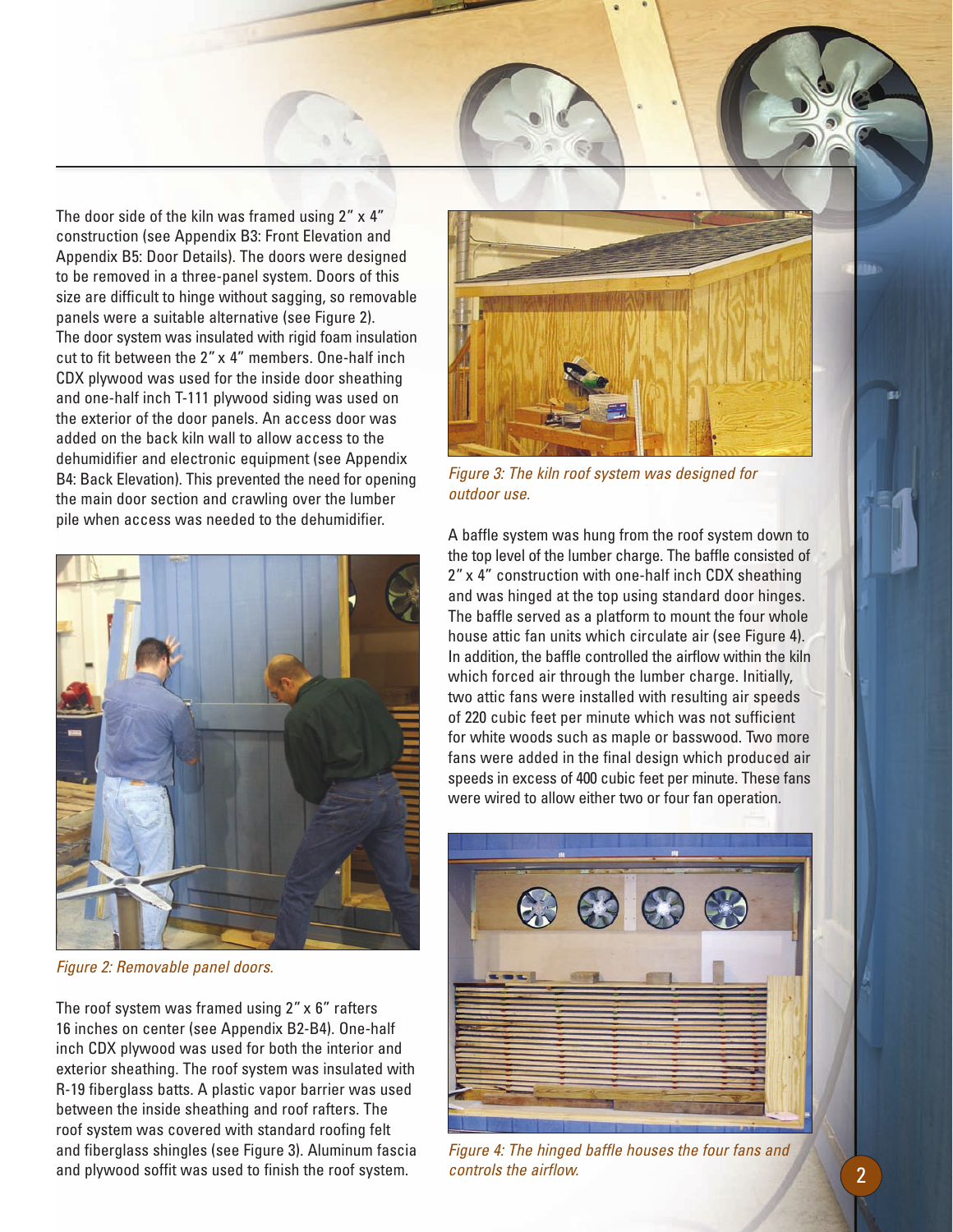Standard hardware used for the framing included 16d and 8d nails. Stainless steel screws should be used to fasten the interior sheathing given the extremely corrosive nature of a dry kiln environment. In addition, it is important to use stainless steel fasteners which come in contact with pressure treated wood. ACQ pressure treated wood is extremely corrosive on non-coated and galvanized fasteners. These fasteners can fail in as little as one year.

Other hardware included slide bolts, handles, and weather stripping for the doors. Again, stainless steal would be preferred in any applications that come into close contact with the inside kiln environment.

Miscellaneous materials included an exterior grade stain for the kiln siding and paint for the interior walls and floor sheathing.

## Electronic Equipment

Relative humidity, air speed, and temperature are the main factors to consider for successful lumber drying. Each of these factors and the appropriate monitoring equipment is discussed in the following paragraphs.

A standard household dehumidifier was used to control the relative humidity within the kiln. Water was carried through a drain hose from the dehumidifier through a hole in the rear wall into a measuring bucket. Measuring the amount of water removed over a given period of time is useful in determining the rate of moisture loss in the lumber charge. Early in the drying process, the dehumidifier controls did not allow for a high enough relative humidity setting and too much water was removed from the charge. To alleviate this problem, the dehumidifier was plugged into a simple lamp timer which cycled the dehumidifier on and off to slow the rate of moisture removal. Different timing sequences are required for different species and thicknesses to achieve a safe allowable moisture removal rate (see Figure 7). Alternatively, the dehumidifier could have been plugged into and controlled by a simple humidistat. These humidistats have a wider relative humidity control range.

A hinged baffle system was hung from the roof system down to the top level of the lumber charge. This system housed the attic fan units and was hinged to swing up and out of the way while loading the kiln.



*Figure 5: Heater, measuring bucket, and dehumidifier with lamp timer.*

An electric space heater was added to the kiln to boost the operating temperature later in the drying process. During test runs, the space heater was not turned on since the heat generated by the dehumidifier's compressor combined with the heat from the four fan motors was sufficient to reach the required drying temperatures. If the kiln were located outside of a heated building in the winter months, the electric heater would likely be needed to reach desired temperatures (see Figure 5).

A simple remote hygrometer/thermometer purchased at a local electronics store allows the kiln operator to read the interior relative humidity and temperature without entering the kiln. This device consists of a measuring probe and a wireless output screen which can be



mounted onto the outside of the kiln or anywhere within range of the kiln probe. It is recommended that a Lithiumion battery be used in exterior, cold-weather applications (see Figure 6).

*Figure 6: Hygrometer/thermometer.*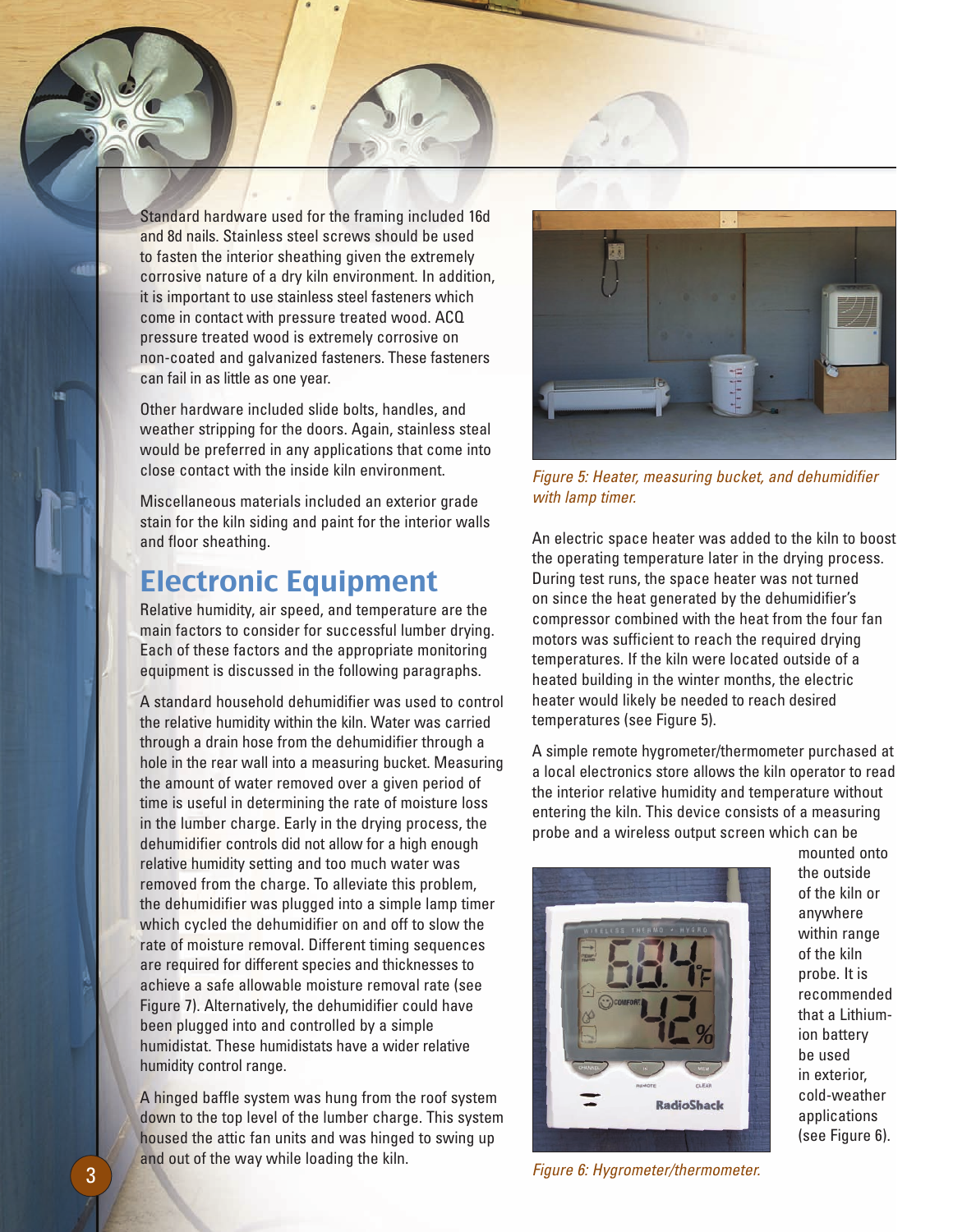## Lessons Learned

As mentioned earlier, stainless steel fasteners and hardware should be used. Failure to use stainless steel will result in premature failure of the hardware and the potential for stained or discolored lumber. Alternative construction materials for some portions of the current design may be more desirable. One example would be to use impermeable wall insulation such as a spray applied closed cell foam system to limit in-wall moisture penetration. Moisture loss through the kiln structure was noticed at the end of the drying cycle as the lumber moisture content continued to decrease but no condensate was collected from the dehumidifier.

As constructed, the kiln doors are large and heavy. One alternative is to buy or build a structurally insulated panel. These panels consist of rigid foam sandwiched between two sheets of a wood panel product such as plywood or oriented strand board. This design would make a much lighter door panel and provide superior insulation.

A combination of the rapid moisture loss driven by the dehumidifier and the high air speeds driven by the four fan units can overwhelm the novice dry kiln operator. Limiting the run time of the dehumidifier and reducing the fan operation to two fans will make the kiln more forgiving for the novice operator.

## Basic Operation of a Lumber Dry Kiln WARNING

Although lumber drying is a very simple process, it requires constant monitoring and detailed record keeping to produce a quality product. Expensive grade lumber can quickly be destroyed beyond use by extensive drying defects (e.g., checking, honeycomb, end split, etc.). We strongly recommend that you read additional kiln operation materials such as the *Dry Kiln Operator's Manual* listed at the end of this publication. In addition, several kiln operator training courses are offered in the eastern, western, and central United States.

## PREPARING THE LUMBER

End coat the green lumber with a commercial end coating immediately after sawing to prevent large losses from end checks and splits. End coating is less effective when applied after the lumber has begun to dry. The end coated lumber should then be stacked in the kiln with approximately 12 inches of clearance on the front side of the stack and approximately 30 inches of clearance on the rear side of the stack (dehumidifier side) to permit adequate air circulation. These spaces are known as plenum spaces. Arrange the lumber in neat layers, separated by stickers or spacers running perpendicular to the lumber's length. The lumber in each layer must be uniform in thickness. If the sawn lumber is quite variable in thickness, one or both faces of the boards should be planed before drying to obtain a uniform thickness. This will reduce warping during drying. Particularly in warmer months, green lumber should be stacked with stickers quickly after sawing or it may begin to develop stain – an undesirable and highly visual defect.

Stickers used between each layer of wood are typically three-quarter inch thick, one-and-one-quarter inches wide, and as long as the lumber pile is wide. It is important that stickers are uniform in thickness and kept dry. Stickers are placed perpendicular to the boards' length, every 12 to 18 inches along the pile's length. The stickers are placed directly above the stickers in the lower layers. If the lumber is of varying lengths, shorter boards are staggered by alternating them from one end to the other with the longest pieces always on the outside edges. The ends of every board should be supported with a sticker. Stickers hold the lumber flat, preventing warp, while also allowing air to circulate through the pile and dry the lumber.

While the lumber is being stacked or prior to loading the kiln with pre-stacked lumber, several sample boards must be cut (see Appendix C: Procedures for Cutting and Using Sample Boards). Periodically checking these sample boards will allow you to determine the moisture content of the lumber in the kiln and to observe possible drying defects.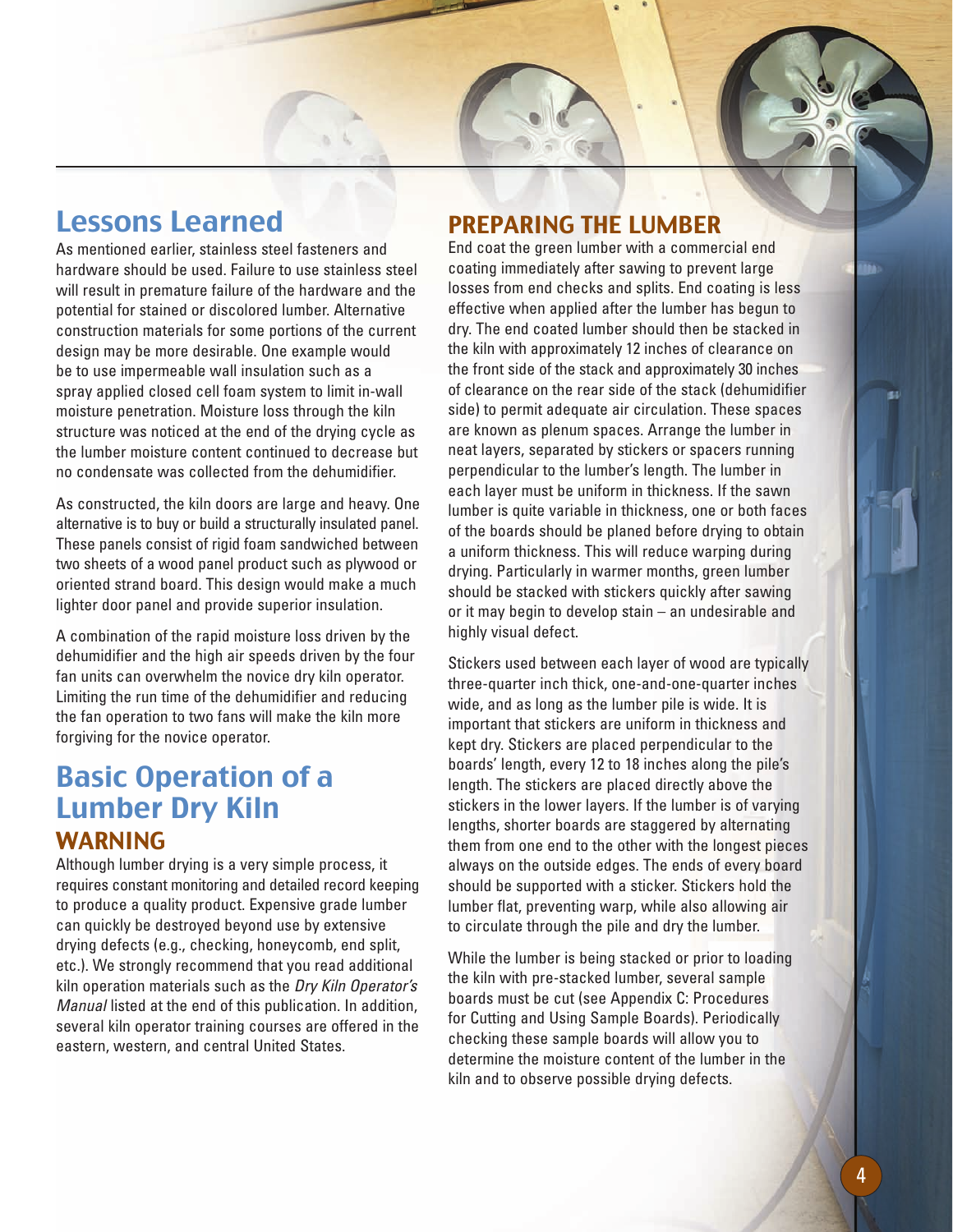#### MONITORING THE DRYING **PROCESS**

While the kiln described in this publication is designed for simple operation, you will still need to closely monitor the drying process. Monitoring the moisture loss and quality of the wood during the drying process will help you maximize the efficiency of the kiln. Simply explained, when drying lumber you want to dry fast enough to prevent stain and long drying times, yet slow enough to prevent checks and other drying defects. The prevalence of certain defects is influenced by the species, thickness, moisture content, and drying conditions.

Monitoring the moisture content during the drying process is important to avoid drying too rapidly (which results in quality loss) and to know when the load has reached the desired moisture content. Measure the sample boards daily to determine the daily rate of moisture loss. This loss should be compared with the safe drying rate for that species (see Figure 7 for hardwoods). If the drying rate is too fast, then it may be necessary to increase the relative humidity setpoint of the dehumidifier or turn two of the four fans off.

Lumber should be dried to the maximum safe drying rate without exceeding the daily loss. The safe drying rate refers to the moisture loss in one day, not the average loss over several days. Figure 7 lists the safe drying rate for common one inch thick North American hardwoods. Softwoods are typically able to dry at a much faster rate and moisture content losses above 10 percent per day are quite common.

When lumber is at its highest moisture content, it is important to adhere to the safe drying rate. Most unwanted checking and splitting in drying lumber occurs as the wood loses the first one-third of its moisture content. Once the lumber dries below 22 percent moisture content, the risk of creating new cracks and splits is low. Dry lumber for interior use to a moisture content of six to eight percent for most areas of the country. This will limit the amount of dimensional changes that would occur when the wood is processed and in service. Lumber used for exterior purposes is usually dried to 12 to 15 percent moisture content. Softwood lumber used for framing is commercially dried to 19 percent moisture content. However, fewer building defects would result if softwood framing lumber were 5 dried down to 12 percent moisture content.

For information on drying schedules and schedules for specific species and thicknesses, see the reference to the *Dry Kiln Operator's Manual* and the *Dry Kiln Schedules for Commercial Woods: Temperate and Tropical*.

In measuring the rates of moisture loss, it is impractical to weigh every board in the kiln and electric meters are not accurate above 30 percent moisture content. Therefore, the sample board method should be used to determine the moisture content of lumber in the kiln. This method uses short, carefully chosen sample boards sawn from larger pieces of lumber and these sample boards are weighed periodically and estimated moistures are calculated. Since the wettest or slowest drying lumber in the kiln has the highest risk of splitting and cracking, the sample boards should represent this kind of lumber. Use samples from the most recently cut wood, the widest and thickest boards, lumber with the most heartwood, and boards that are quartersawn whenever possible (see Appendix C: Procedures for Cutting and Using Sample Boards).

| <b>SPECIES</b>        | <b>MAXIMUM RATE OF MC</b><br><b>LOSS PER DAY (%)</b> |          |  |  |
|-----------------------|------------------------------------------------------|----------|--|--|
|                       | 1" Thick                                             | 2" Thick |  |  |
| Ash, White            | 10.4                                                 | 4.1      |  |  |
| <b>Beech</b>          | 4.5                                                  | 1.8      |  |  |
| Birch, Yellow         | 6.1                                                  | 2.4      |  |  |
| Cherry                | 5.8                                                  | 2.3      |  |  |
| Elm, American         | 10.4                                                 | 4.1      |  |  |
| Gum, Red              | 5.3                                                  | 2.1      |  |  |
| Maple, Hard           | 6.5                                                  | 2.6      |  |  |
| Maple, Soft (Sapwood) | 13.8                                                 | 5.5      |  |  |
| Oak, Red Lowland      | $1.0 - 2.5$                                          |          |  |  |
| Oak, Red Upland       | 3.8                                                  | 1.5      |  |  |
| Oak, White Upland     | 2.5                                                  | 1.0      |  |  |
| Poplar, Yellow        | 13.8                                                 | 5.5      |  |  |
| Tupelo (Black Gum)    | 10.9                                                 | 4.3      |  |  |
| Walnut                | 8.2                                                  | 5.5      |  |  |

*Figure 7: Safe Drying Rates for North American Hardwoods.*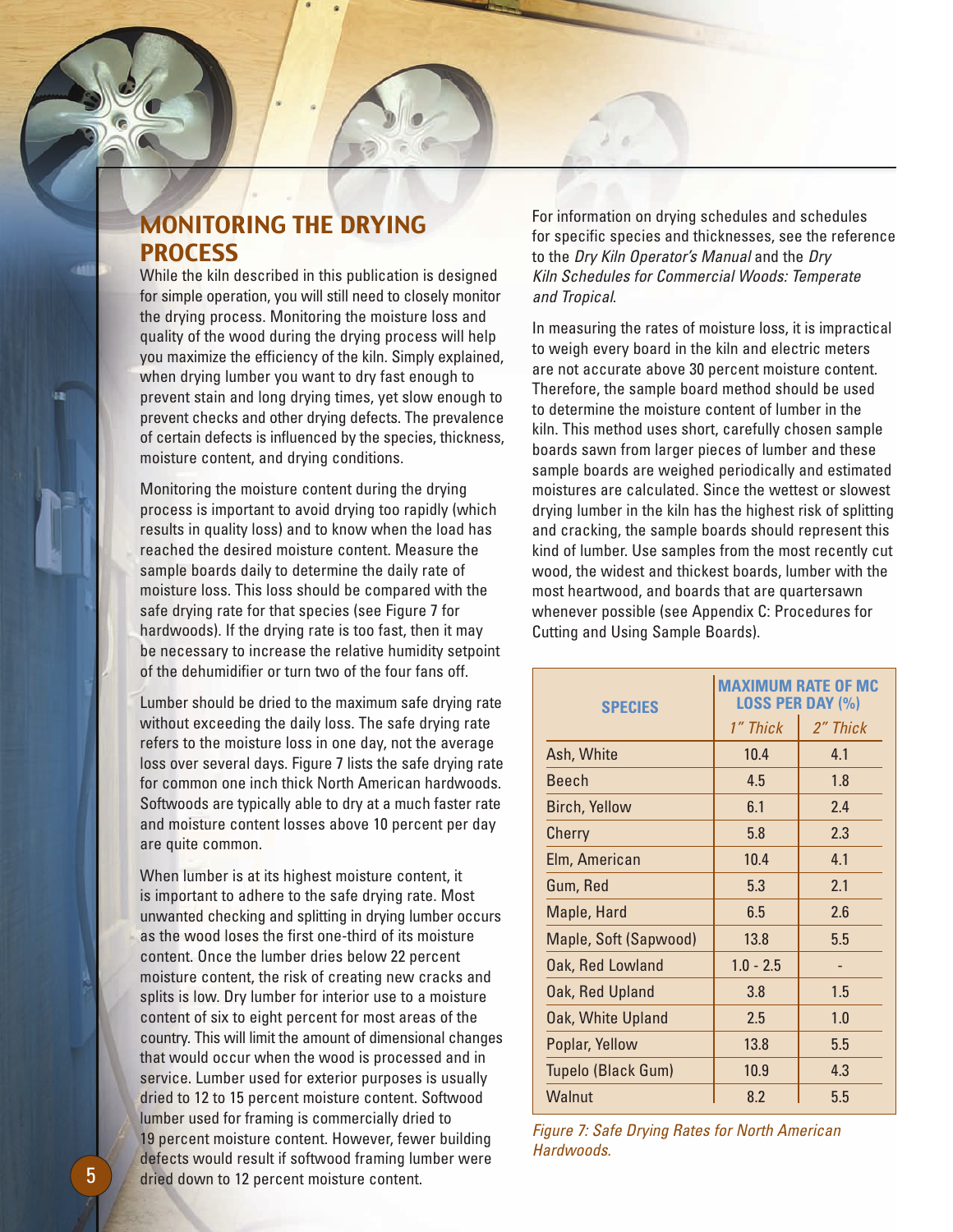## Additional Web-based **References**

#### LUMBER DRYING MANUALS

**The following publications can be downloaded free of charge from www.fpl.fs.fed.us:**

Simpson, W. T., ed. 1991. Dry Kiln Operator's Manual. United States Department of Agriculture. Forest Service. Forest Products Laboratory. Madison, WI. **www.fpl.fs.fed.us/documnts/usda/ah188/ah188.htm**

Denig, J., E. M. Wengert, and W. T. Simpson. 2000. Drying Hardwood Lumber. United States Department of Agriculture. Forest Service. Forest Products Laboratory. General Technical Report. FPL-GTR-118.

#### **www.fpl.fs.fed.us/documnts/fplgtr/fplgtr118.pdf**

Boone, R., C. J. Kozlik, P. J. Bois, and E. M. Wengert. 1993. Dry Kiln Schedules for Commercial Woods: Temperate and Tropical. United States Department of Agriculture. Forest Service. Forest Products Laboratory. Madison, WI.

#### **www.fpl.fs.fed.us/documnts/fplgtr/fplgtr57.pdf**

Forest Products Laboratory. Air Drying of Lumber. United States Department of Agriculture. Forest Service. Forest Products Laboratory. General Technical Report. FPL-GTR-117. **www.fpl.fs.fed.us/documnts/fplgtr/fplgtr117.pdf**

#### WEB RESOURCES

Department of Forest Ecology and Management, University of Wisconsin, Madison, WI **http://forest.wisc.edu/**

Department of Wood Science and Forest Products, Virginia Tech, Blacksburg, VA **www.woodscience.vt.edu/**

United States Department of Agriculture Forest Service Forest Products Laboratory, Madison, WI **www.fpl.fs.fed.us/**

## Acknowledgements

This project would not have been possible without the cooperation and support of **Mr. Patrick Molzahn**, Cabinetmaking and Millwork Program Director at the **Madison Area Technical College**. Mr. Molzahn and his students were responsible for the construction and testing of the kiln. This project was funded by the **United States Department of Agriculture Forest Service State and Private Forestry Economic Action Program** administered by **Mr. Lew McCreery**.

## **Disclaimer**

Commercial products named in this publication are for informational purposes only. The authors do not endorse these products and do not intend discrimination against other products which may also be suitable.

## Authors

#### **SCOTT BOWE**

*Associate Professor and Wood Specialist* University of Wisconsin-Madison, Madison WI

#### **PATRICK MOLZAHN**

*Cabinetmaking and Millwork Program Director* Madison Area Technical College, Madison WI

#### **BRIAN BOND**

*Associate Professor* Department of Wood Science & Forest Products, Virginia Tech, Blacksburg VA

#### **RICHARD BERGMAN**

*Drying Specialist* United States Department of Agriculture Forest Service Forest Products Laboratory, Madison WI

#### **TERRY MACE**

*Forest Products Utilization and Marketing Specialist* Wisconsin Department of Natural Resources - Division of Forestry, Madison WI

#### **STEVE HUBBARD**

*Wood Consultant* Hubbard Forest Solutions, LLC, Madison WI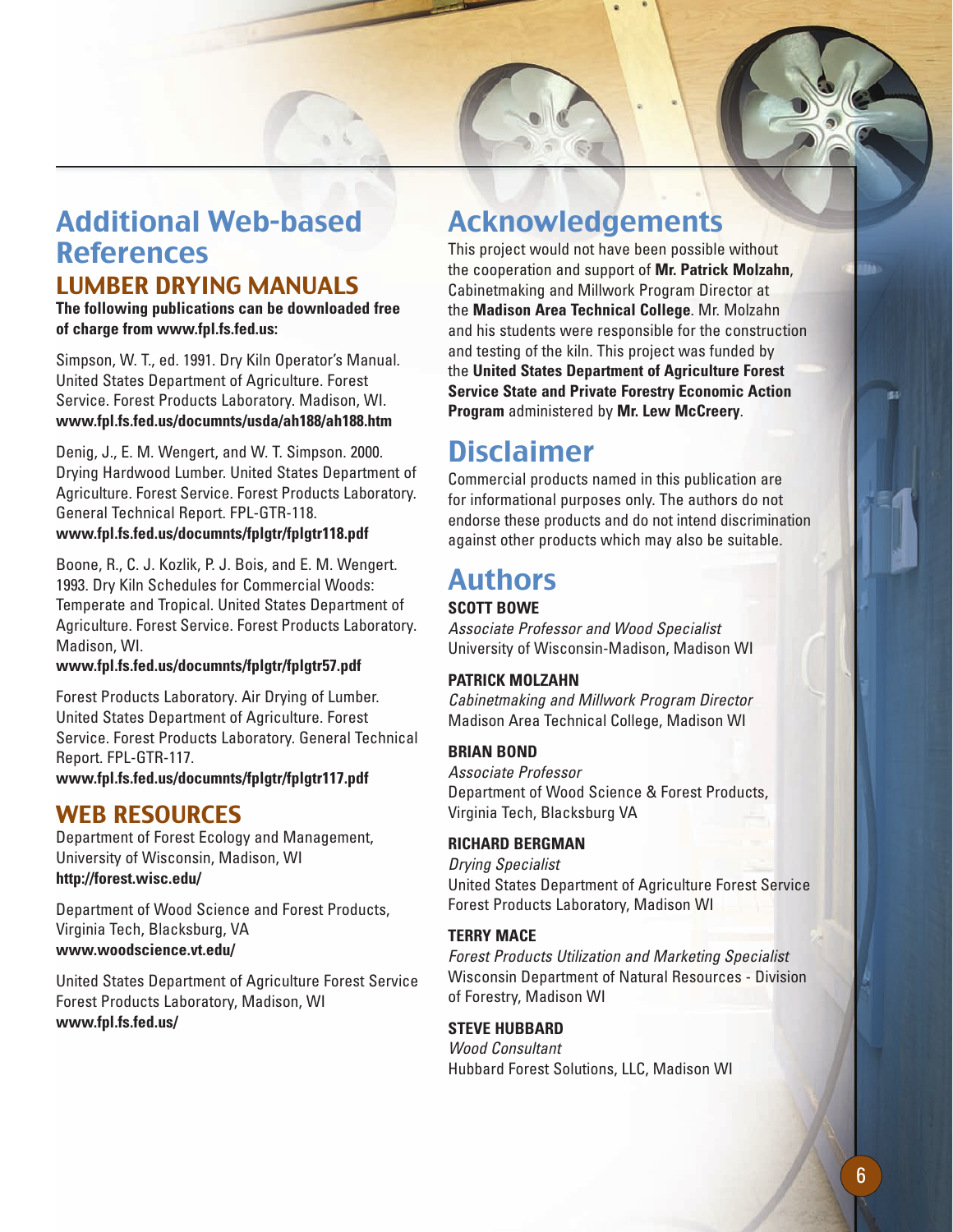|                         | <b>ITEM</b>                    | <b>MATERIAL</b>                                   | <b>QUANTITY</b>                         | <b>COST/UNIT</b>   | <b>TOTAL COST</b>  |
|-------------------------|--------------------------------|---------------------------------------------------|-----------------------------------------|--------------------|--------------------|
| <b>DECK</b>             | <b>Runners</b>                 | 4" x 4" x 12' TTD                                 | 2                                       | \$11.16            | \$22.32            |
|                         | Floor                          | $1/2$ " x 4" x 8' TTD Plywood                     | 3                                       | \$32.84            | \$98.52            |
|                         | Floor                          | $3/4$ " x 4" x 8' CDX                             | 3                                       | \$28.86            | \$86.04            |
|                         | <b>Rim Joists</b>              | $2'' \times 8'' \times 12'$                       | $\overline{2}$                          | \$11.77            | \$23.54            |
|                         | <b>Center Blocking</b>         | $2'' \times 8'' \times 8'$                        | $\mathbf{1}$                            | \$7.96             | \$7.96             |
|                         | <b>Rim Joists</b>              | $2'' \times 8'' \times 8'$                        | $\overline{2}$                          | \$7.96             | \$15.92            |
|                         | Joists                         | $2'' \times 8'' \times 8'$                        | $\overline{7}$                          | \$7.96             | \$55.72            |
|                         | Insulation                     | 2" x 4" x 8' Rigid Foam                           | 8                                       | \$19.89            | \$159.12           |
|                         | Insulation                     | 1" x 4" x 8' Rigid Foam                           | 3                                       | \$9.45             | \$28.35            |
| <b>NALLS</b>            | <b>Studs</b>                   | 2" x 6" x 92-5/8"                                 | 30                                      | \$5.92             | \$177.60           |
|                         | <b>Plates</b>                  | $2''$ x 6" x 92-5/8"                              | $6\phantom{a}$                          | \$5.92             | \$35.52            |
|                         | <b>Plates</b>                  | $2'' \times 6'' \times 12'$                       | 5                                       | \$8.81             | \$44.05            |
|                         | Header                         | 9-1/2" LVL (LF)                                   | 20                                      | \$3.09             | \$61.80            |
|                         | Insulation                     | R-19 Fiberglass Batt (150 SF)                     | 3                                       | \$14.99            | \$44.97            |
|                         | <b>Interior Sheathing</b>      | $1/2$ " x 4" x 8" CDX                             | 8                                       | \$21.01            | \$168.08           |
|                         | Siding                         | $1/2$ " x 4" x 8" T-111                           | 10                                      | \$37.53            | \$375.30           |
|                         | <b>Sill Sealer</b>             | 50' Roll                                          | $\mathbf{1}$                            | \$3.60             | \$3.60             |
|                         | <b>Corners</b>                 | $1'' \times 4'' \times 8'$                        | 8                                       | \$3.36             | \$26.88            |
|                         | "Z" Flashing                   | $1 - 1/4'' \times 10'$                            | 5                                       | \$2.26             | \$11.30            |
|                         | <b>Water Table</b>             | $2'' \times 4'' \times 10'$                       | 4                                       | \$3.73             | \$14.92            |
|                         | <b>Vapor Barrier</b>           | Roll                                              | $\mathbf{1}$                            | \$12.99            | \$12.99            |
| <b>DOORS</b>            | <b>Frames</b>                  | 2" x 4" x 8' SPF                                  | 9                                       | \$2.98             | \$26.82            |
|                         | <b>Face Moulding</b>           | 1" x 4" x 8' SPF                                  | 10                                      | \$3.36             | \$33.60            |
|                         | Insulation                     | <b>Rigid Foam</b>                                 | 4                                       | \$14.65            | \$58.60            |
|                         | Casing                         | 1" x 4" x 8' SPF                                  | 8                                       | \$3.36             | \$26.88            |
| <b>ROOF</b><br>HARDWARE | <b>Rafters</b>                 | $2'' \times 6'' \times 10'$                       | $\overline{1}$                          | \$7.93             | \$55.51            |
|                         | Sub-fascia                     | $2'' \times 6'' \times 12'$                       | $\overline{2}$                          | \$8.81             | \$17.62            |
|                         | Fascia                         | 1" x 8" x 10' SPF                                 | $\overline{2}$                          | \$6.65             | \$13.30            |
|                         | Fascia                         | 1" x 8" x 12' SPF                                 | $\overline{2}$                          | \$7.98             | \$15.96            |
|                         | Soffit                         | $1/4$ " x 4" x 8'                                 | $\mathbf{1}$                            | \$14.50            | \$14.50            |
|                         | <b>Interior Sheathing</b>      | $1/2$ " x 4" x 8' CDX<br>$1/2$ " x 4" x 8' CDX    | 4<br>$\overline{2}$                     | \$21.01            | \$84.04            |
|                         | <b>Exterior Sheathing</b>      |                                                   |                                         | \$21.01            | \$42.02            |
|                         | Insulation<br>Felt             | R-19 Fiberglass Batt (100 SF)<br>15# Asphalt Felt | $\overline{2}$<br>$\mathbf{1}$          | \$14.99<br>\$13.94 | \$29.98<br>\$13.94 |
|                         | <b>Shingles</b>                | <b>Fiberglass</b>                                 | 4                                       | \$11.99            | \$47.96            |
|                         | <b>Drip Edge</b>               | "D" Style 10' Lengths                             | 5                                       | \$2.78             | \$13.90            |
|                         | <b>Slide Bolts for Doors</b>   |                                                   | 12                                      | \$5.47             | \$65.64            |
|                         | <b>Handles for Doors</b>       |                                                   | 8                                       | \$6.24             | \$49.92            |
|                         | Weather-stripping              | 70 LF (10'/Package)                               | 7                                       | \$2.56             | \$17.92            |
|                         | <b>Whole House Fans</b>        |                                                   | 4                                       | \$37.99            | \$151.96           |
|                         | Dehumidifier                   |                                                   | 1                                       | \$229.00           | \$229.00           |
|                         | <b>Drain Hose</b>              |                                                   | 1                                       | \$5.74             | \$5.74             |
|                         | <b>Electric Space Heater</b>   |                                                   | 1                                       | \$49.98            | \$49.98            |
|                         | Remote Hygrometer/Thermometer  |                                                   | 1                                       | \$54.68            | \$54.68            |
| MISC.                   | <b>Exterior Stain</b>          | Gallons                                           | $\overline{2}$                          | \$20.96            | \$41.92            |
|                         | <b>Paint for Interior</b>      | Gallons                                           | $\overline{2}$                          | \$15.98            | \$31.96            |
|                         | <b>Anchor Seal End Coating</b> | <b>Quarts</b>                                     | $\overline{2}$                          | \$18.00            | \$36.00            |
|                         |                                |                                                   | <b>TOTAL COST OF BUILDING MATERIALS</b> |                    | \$2,703.85         |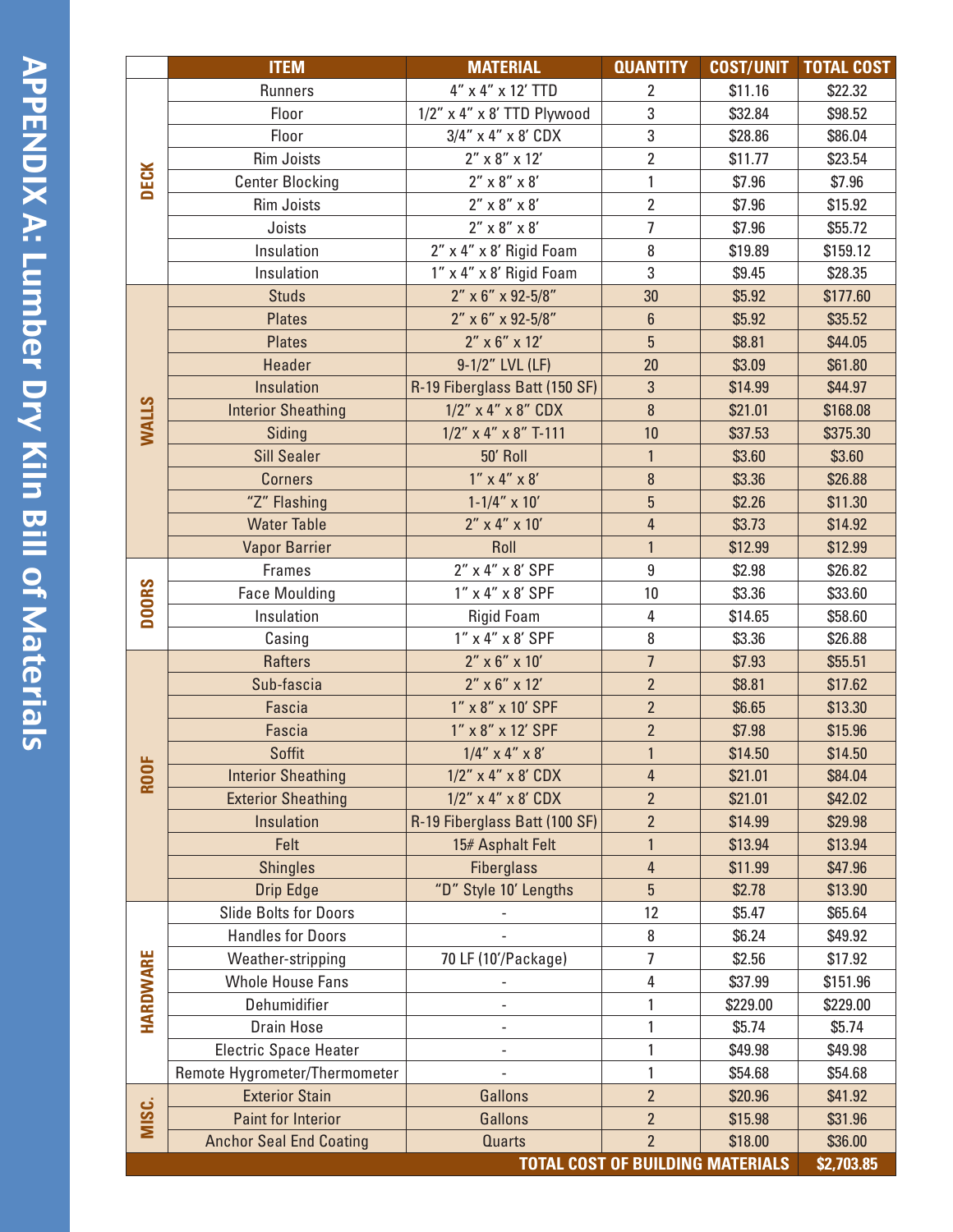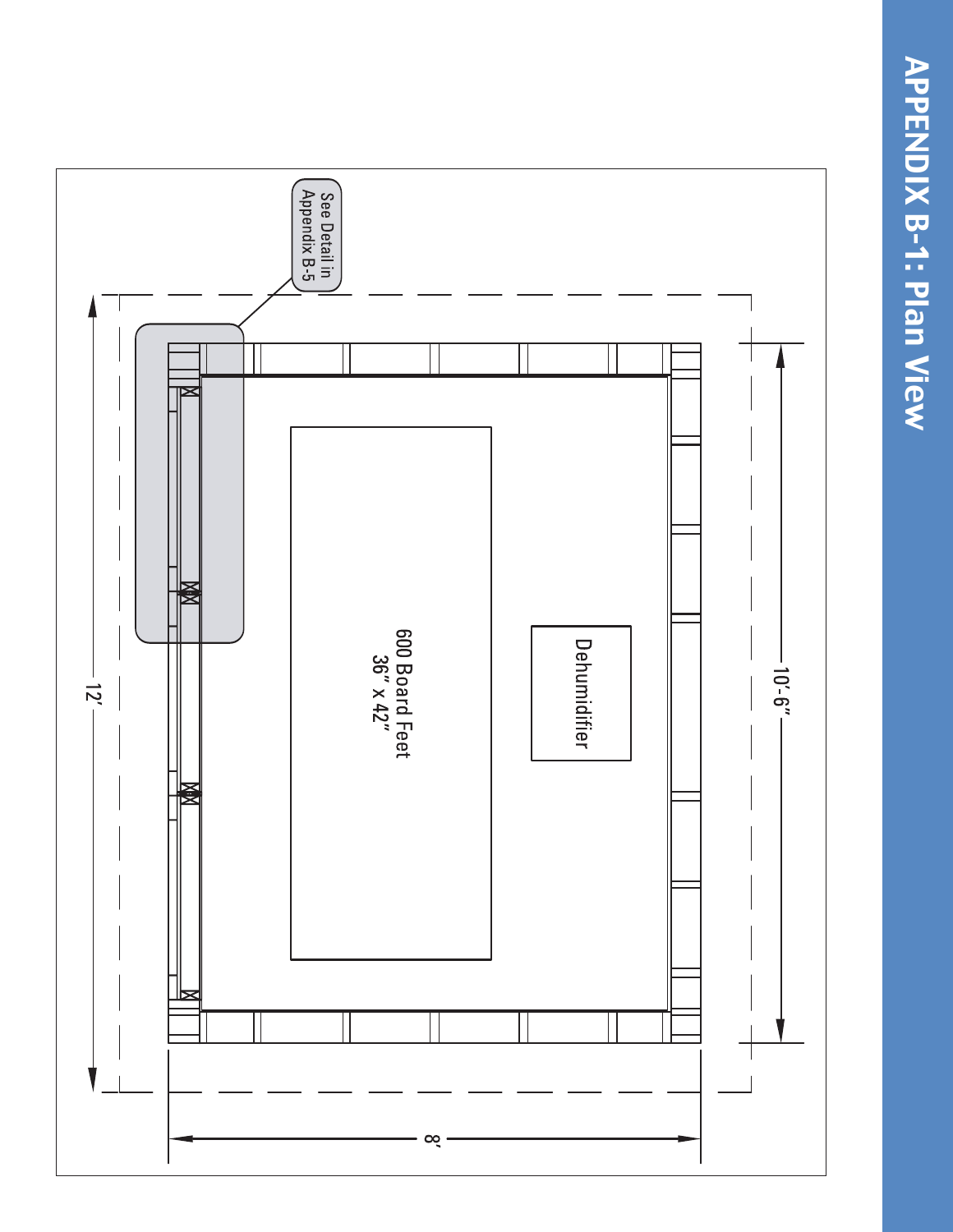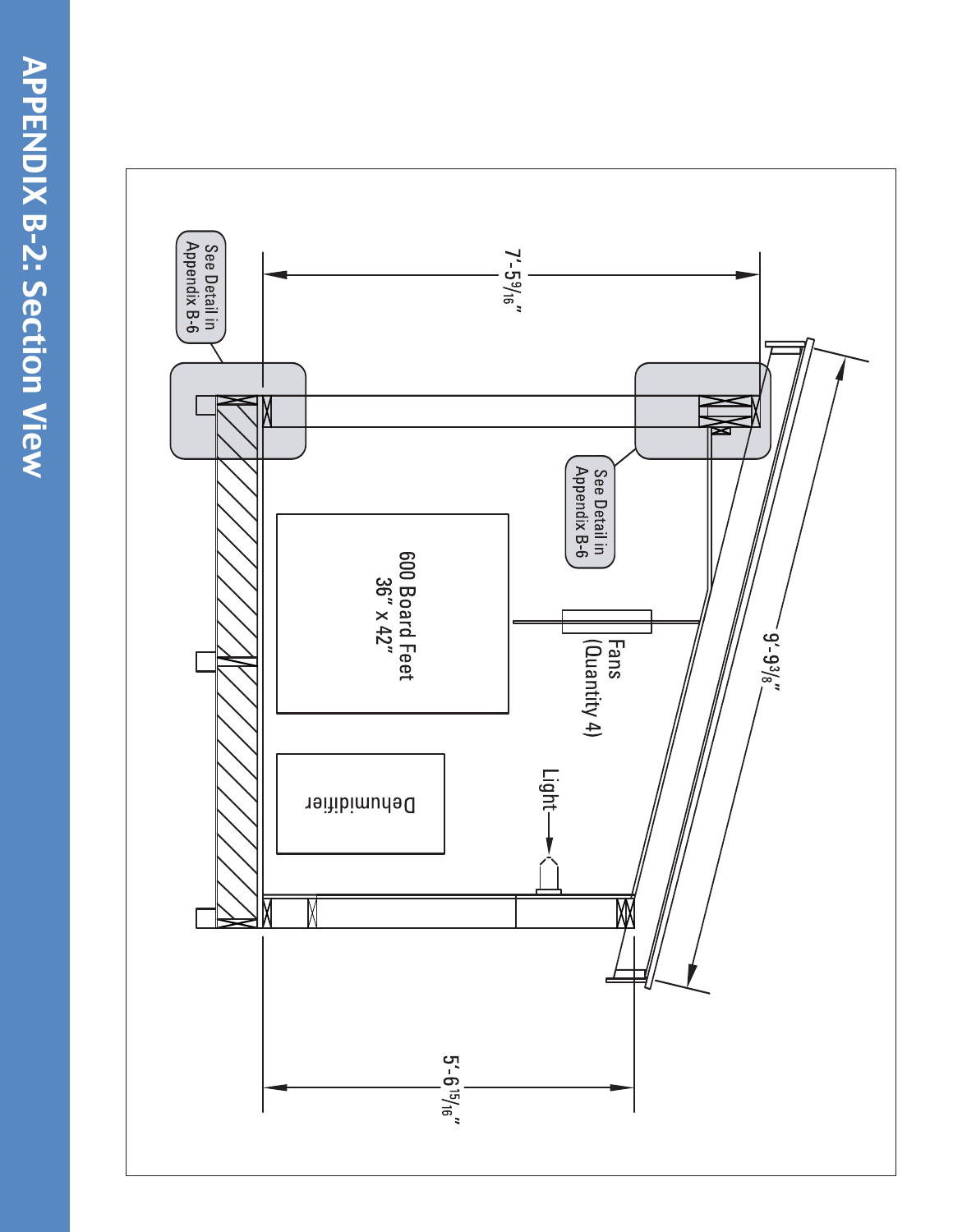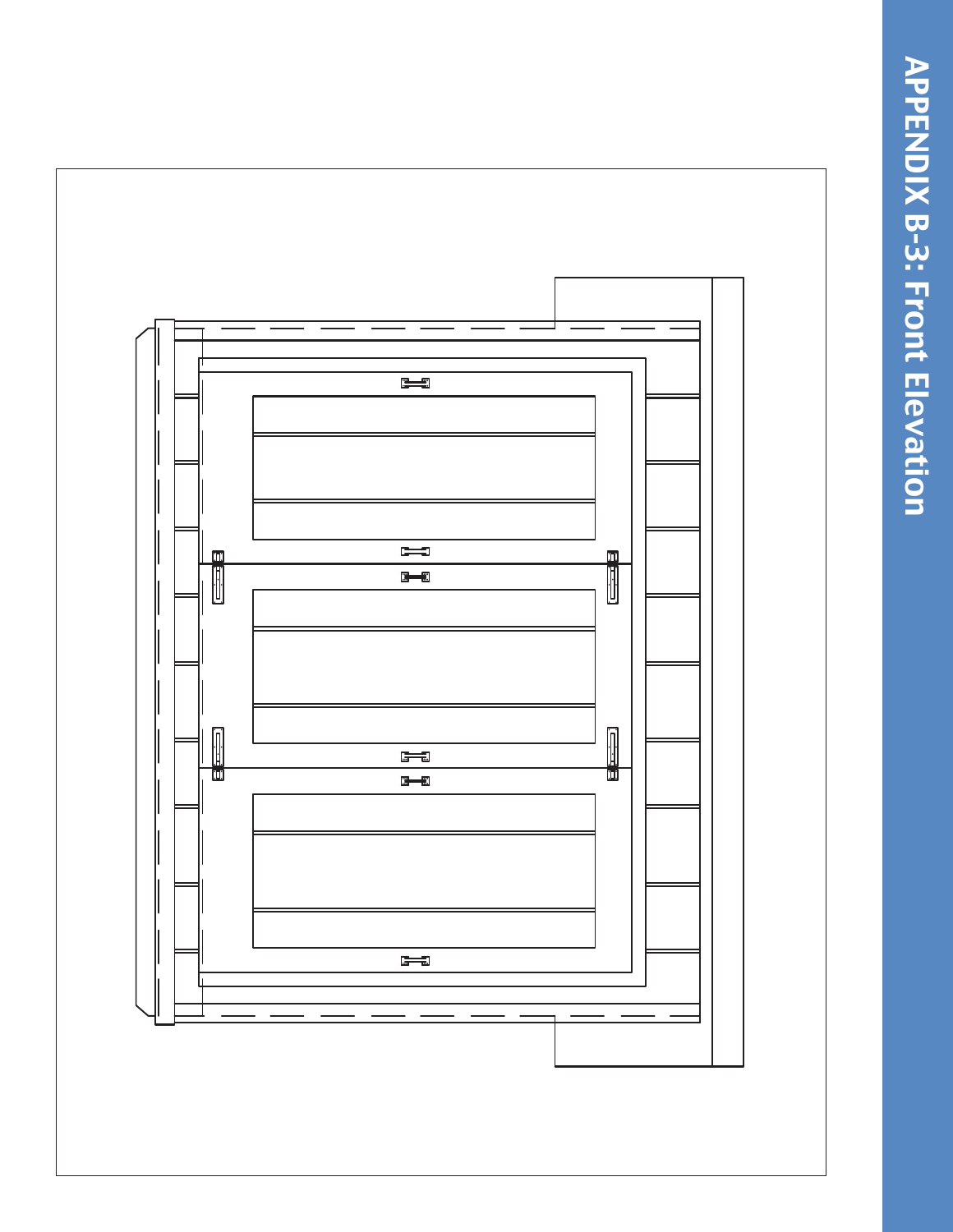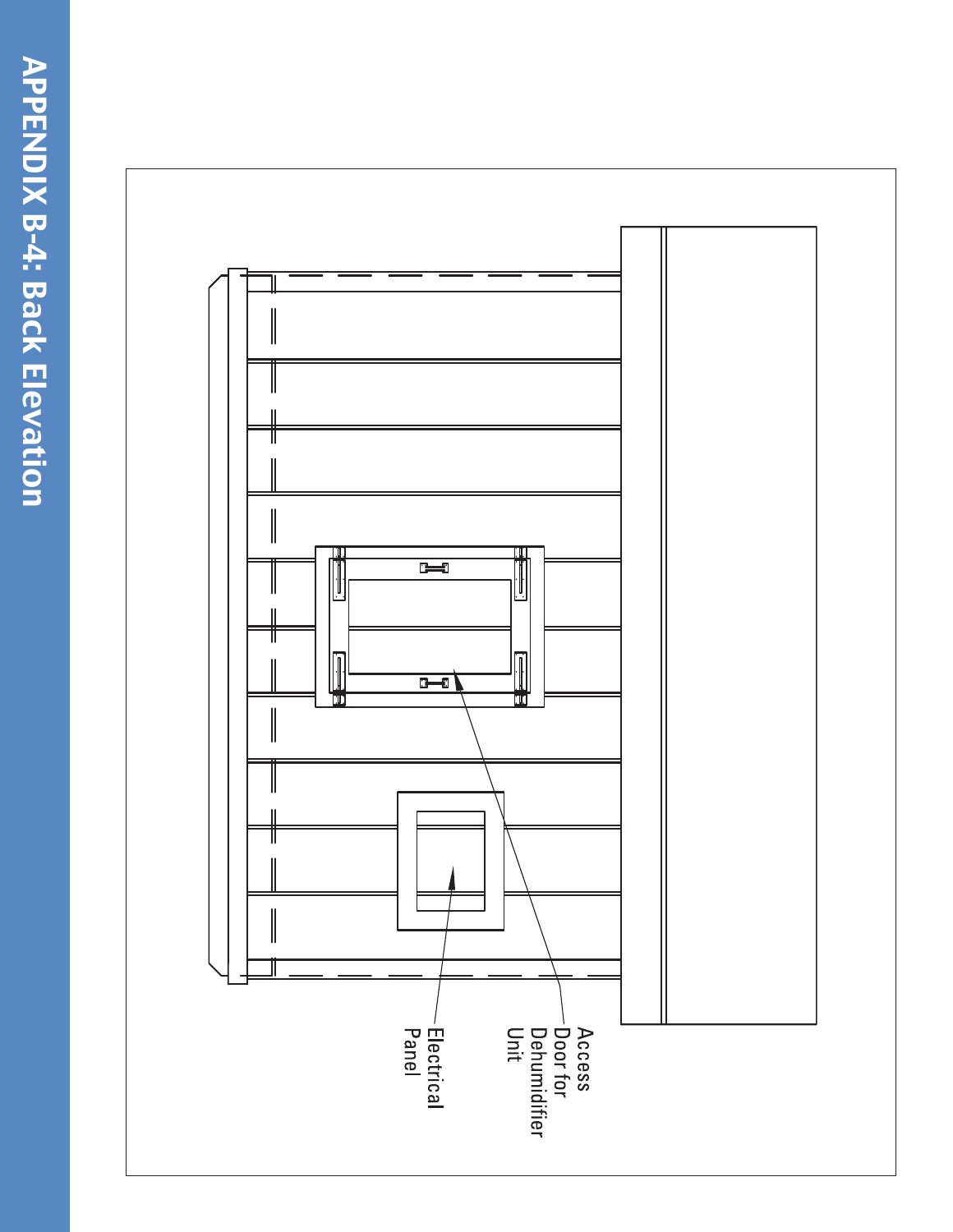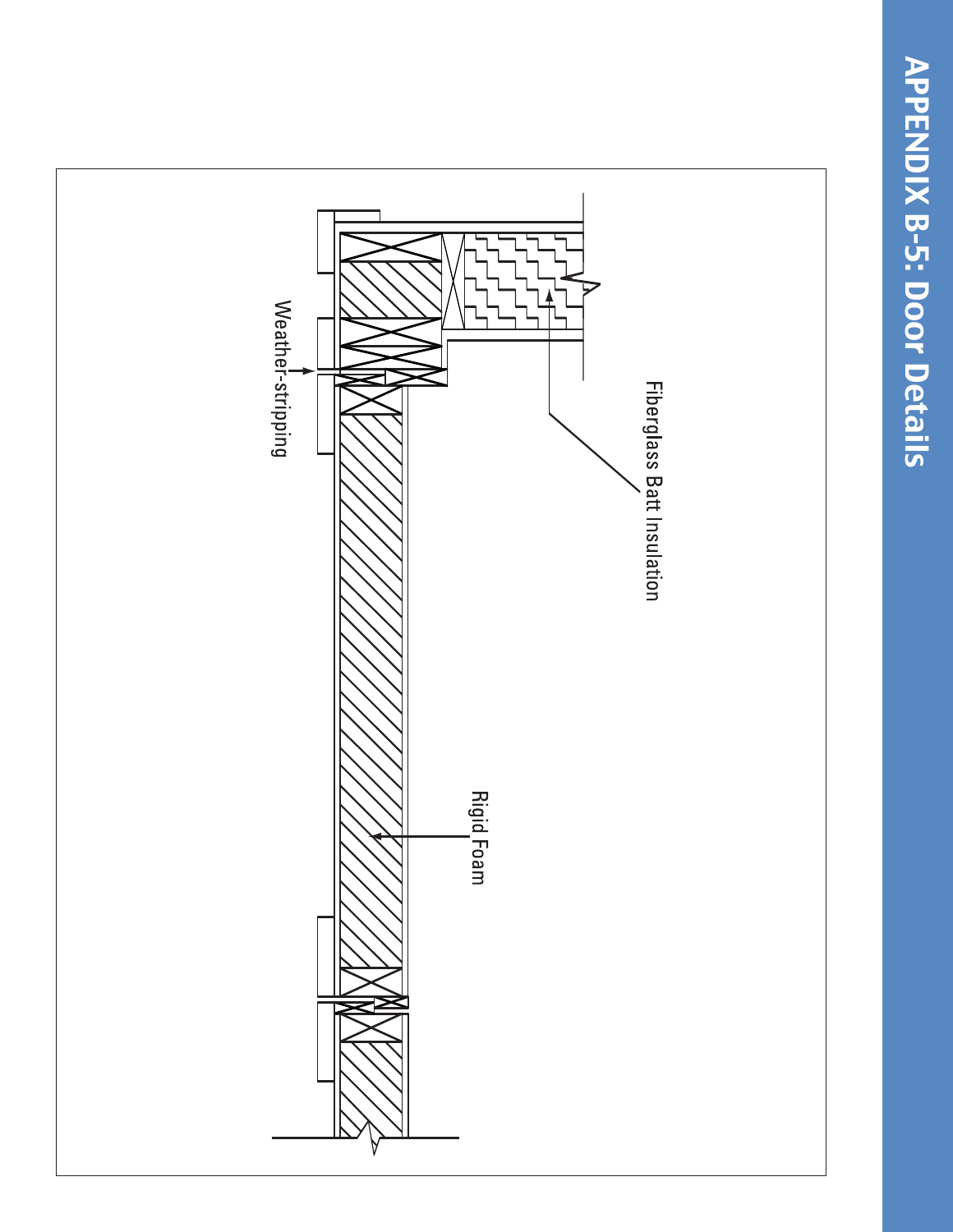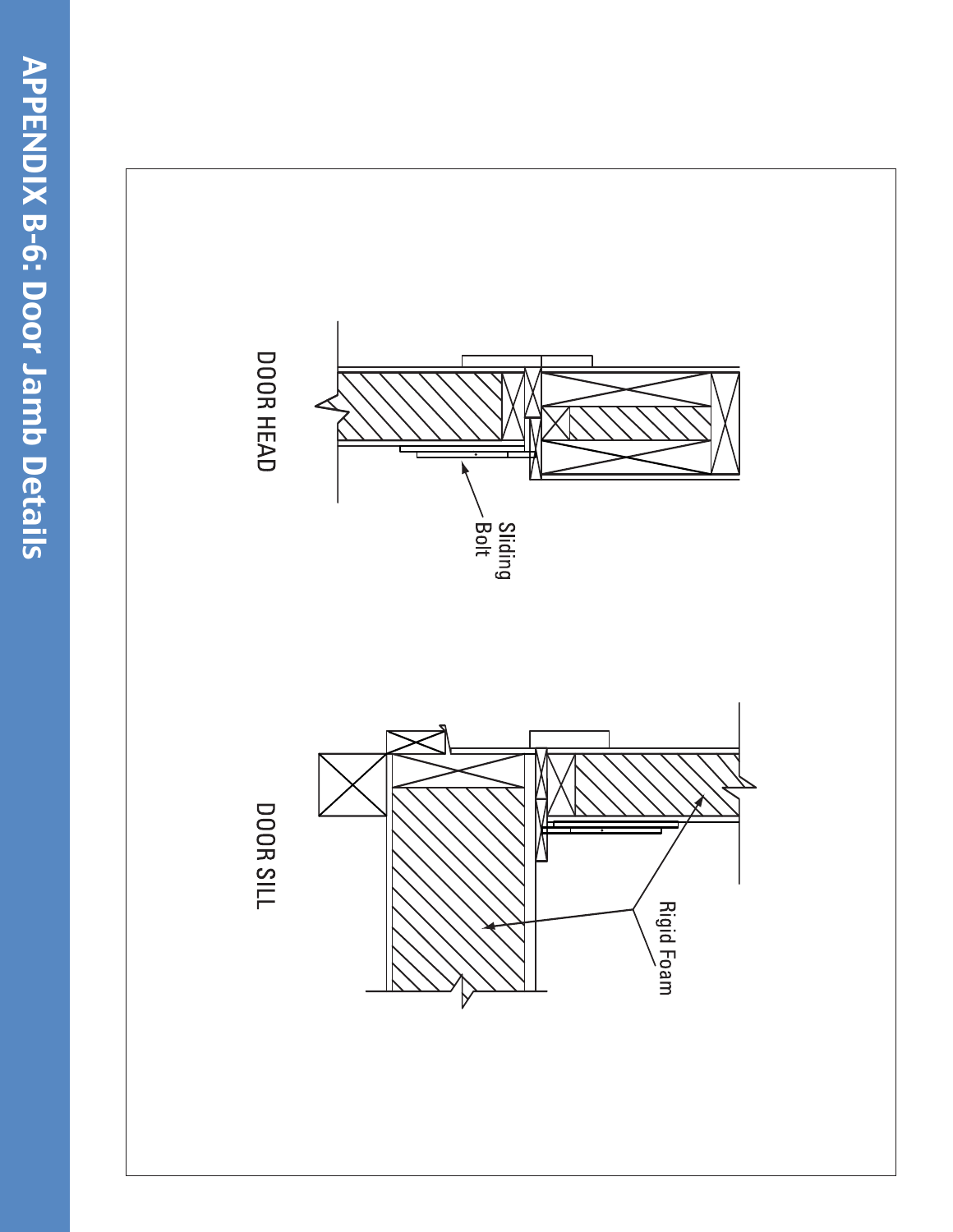#### PROCEDURES FOR CUTTING AND USING SAMPLE BOARDS

- 1. Select a few boards from the stack of lumber that represent the slowest drying material. These would be the widest, thickest, and highest moisture content boards. Boards that contain the most heartwood or are quartersawn are also suitable.
- 2. Cut a 24 to 30 inch sample that is free of knots and at least 12 inches from the end of the board. Then cut two one inch sections from the sample board as shown (see Figure A). Make sure to number the sections and sample board.



*Figure A: Dimensions of a sample board for controlling the drying process.*

- 3. Immediately weigh the one inch sections (accuracy of about one gram required) and record the weight. Measure immediately after cutting since it is important that they do not gain or lose weight before weighing.
- 4. End coat the sample board with a roofing cement or commercial end coating (see Figure B). Now, weigh the sample board and record the weight on the sample (accuracy of 0.1 pounds).
- 5. Place the sample board in the lumber stack in a location where it will dry at the same rate as the rest of the lumber in the dryer (see Figure C).
- 6. Place the one inch sections in an oven 215ºF to 218ºF (102ºC to 103ºC) and dry usually 18 to 36 hours depending on the oven. Reweigh and obtain the oven dry weight.
- 7. Calculate the moisture content of each section and average the moisture content (MC) of two sections to obtain the moisture content of the sample board.



8. Estimate the oven dry weight of the sample board using average moisture content and weight from step #4, and record this so it can be used for future moisture content calculations.

$$
\frac{\text{Estimated Owen}}{\text{Dry Weight}} = \frac{\text{Wet Weight (Step #4)}}{(100 + \%MC)} \times 100
$$

9. To determine the moisture content at any time, reweigh the sample board and calculate.







*Figure B: Roofing cement and commercial end coating. Figure C: Stack of lumber with sample boards.*